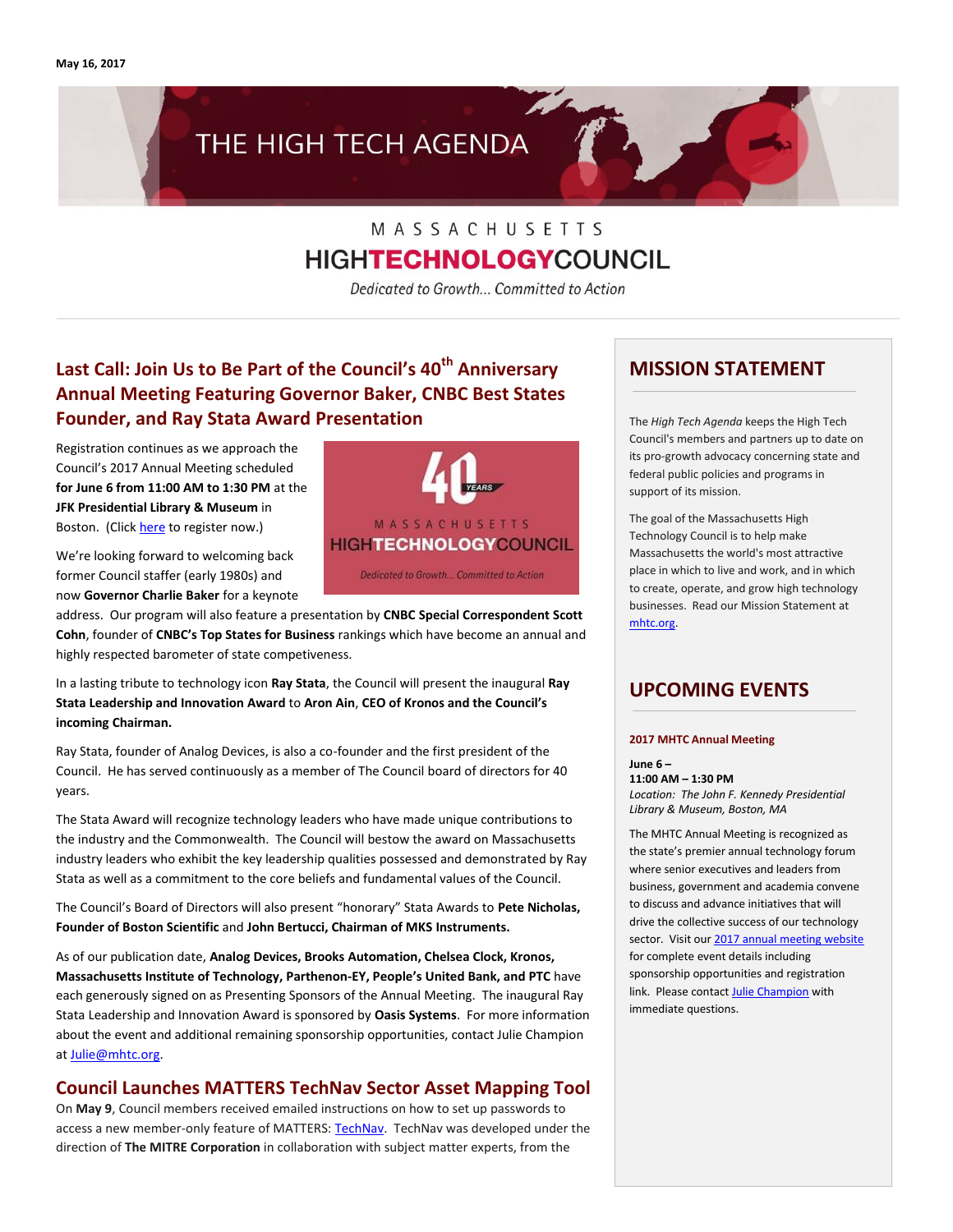**Massachusetts Tech Collaborative, PTC, Putnam Investments, MilliporeSigma, Northeastern University, University of Massachusetts-Amherst, Harvard University, and Worcester Polytechnic Institute.**



TechNav is an online feature of MATTERS that allows Council members and the region's leaders to gain insight into Massachusetts technology sectors using web-navigable information. Whether searching for emerging technologies, research partners, thought leaders, or sector-specific companies, TechNav delivers the information necessary to spur collaboration and growth. TechNav consolidates a collection of independent data sets including which companies are in the sector, the number of patents issued and to whom, venture capital and grant investment, and employment levels. If you would like a briefing on the new tool or more information please contact Andrew DeFalco at [andrew@mhtc.org.](mailto:andrew@mhtc.org)

#### **What 200 Legislators Ought to Know Before June 14**

On **June 14**, the Massachusetts Legislature will meet in Constitutional Convention and will likely advance a ballot initiative that would ultimately embed a massive state income tax increase in the Massachusetts Constitution. Only 25% of the 200-member Legislature needs to support the measure in order for it to appear on the 2018 statewide ballot. In 2016, the measure was advanced by a vote of 135-57.

The Council is keenly aware of the societal benefits and competitive advantages that flow from maintaining a world-class public education system and transportation infrastructure in Massachusetts. Throughout its history the Council has supported additional and prudent investment in these and other key state priorities, particularly when additional resources are coupled with important reforms and improvements. But this proposal violates the Massachusetts Constitution, making it an inappropriate option.

On **May 8**, the Council and Associated Industries of Massachusetts, asked each member of the Legislature to closely review information detailing the "[Myths and Facts](http://www.mhtc.org/wp-content/uploads/2017/05/Const.-Amendment-Myths-and-Facts-Document-5.9.17-FINAL.pdf)" of the proposal, pointing out that many of the arguments in support of it are built on false assumptions and flawed information.

At a time when our economy is performing well, the amendment presents a serious risk and one we cannot afford to take. Please contact Mark Gallagher [\(mark@mhtc.org\)](mailto:mark@mhtc.org) to learn more about how you can help fight this troubling proposal.

### **UPCOMING EVENTS**

#### **Presidents at Pops**

#### **June 7 – 6:00 PM – 10:00 PM** *Location: Symphony Hall, Boston, MA*

**BOARD OF DIRECTORS**  Inaugurated in 1982, Presidents at Pops celebrates the extraordinary partnership between the Boston business community and the Boston Symphony Orchestra and has proven to be one of the BSO's most successful events and has become a model for other arts organizations across the country.

Each year, Presidents at Pops offers Eddit your) inconcents at repositents<br>corporations the opportunity to entertain Stations the opportunity to their valued clients, employees, and friends in the company of Boston's top-level corporations, capped off with a spectacular performance by the Boston Pops Orchestra under the direction of Keith Lockhart. Please contact <u>Mary Thomson</u>, BSO's Director or Corporate Initiatives for more event information and sponsorship details.

#### **CEO Roundtable on State Budget Outlook Featuring Eileen McAnneny, President of the Mass. Taxpayers Foundation and Hosted by MHTC Cost and Competitiveness Committee**

Parthenon-EY **June 19 –** People's United Bank **12:30 PM to 2:30 PM** PTC Putnam Investments *Location: MHTC offices – Waltham, MA*

The Council's Cost and Competitiveness Committee meets to help drive the Council's mission to make Massachusetts the world's most attractive place in which to create and grow a high technology business. The team leads the Council's efforts to assess and improve the quality of the Massachusetts ness climate in relation to its chief competitor states, performs high-level analysis University of Massachusetts System of corporate tax rates and other business cost or corporate tax rates and other basined<br>data and identifies top policy priorities.

Our June meeting will feature a presentation on Massachusetts's budget and fiscal outlook from Eileen McAnneny, President of the Massachusetts Taxpayers Foundation. The Mass. Taxpayers Foundation has been a longtime partner and collaborator of the Council's and Eileen is one the preeminent experts on fiscal and tax policy in the Commonwealth.

To attend, kindly RSVP t[o Mark Gallagher.](http://mail%20to:mark@mhtc.org/)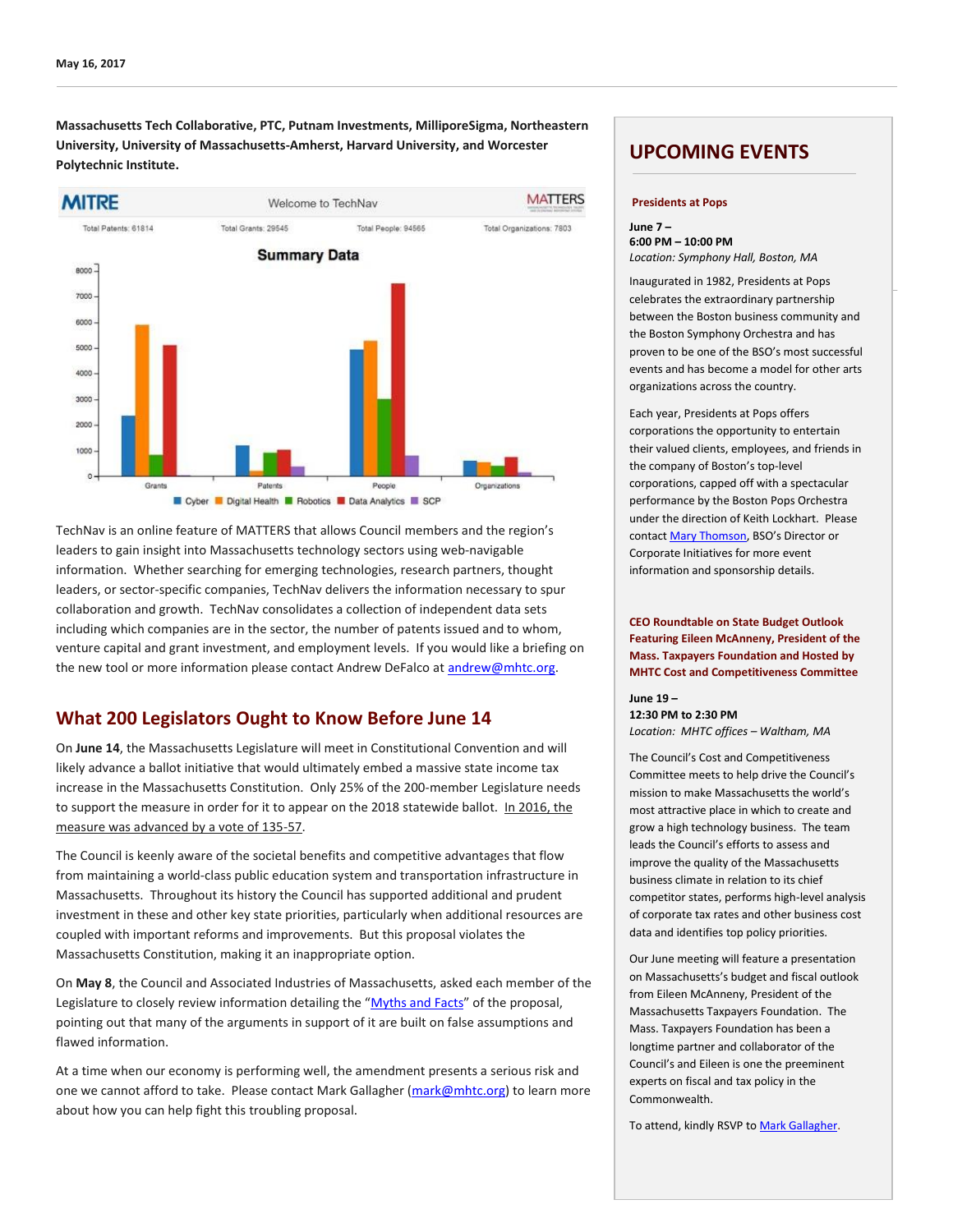### **2006 Caution a Reality in 2017: Reforms Needed Now to Rein-In Budget-Busting MassHealth Medicaid**

On **April 6, 2006**, just days before then-Governor Mitt Romney signed the State's new health care law designed in part to boost access to insurance and reduce the number of uninsured state residents, Council President Chris Anderson updated members on the new measure. Click [here](http://www.mhtc.org/wp-content/uploads/2017/05/MHTCPolicyUpdate_HealthCareReform_04062006.pdf) to read the memo. After a review of benefits of the proposal that, "if implemented properly," Anderson warned "already there are health care experts predicting this approach is underfunded and will require significant new revenue streams in the future."

Fast forward past a dizzying array of "implementation" decisions to.

Enrollment in MassHealth has grown enormously, with a predictably explosive growth in the financial costs borne by the Commonwealth. Today, nearly 30% of the Massachusetts population receives health care coverage under MassHealth. This expansion in enrollment and costs is driven by eligibility standards and coverage mandates included in the Affordable Care Act, the Massachusetts healthcare reform law of 2006 and Medicaid waiver agreements negotiated by the Baker administration and previous Governors.

As outlined in our **April 7, 2017** [letter to Speaker DeLeo and House Ways and Means](http://www.mhtc.org/wp-content/uploads/2017/05/Letter-to-Speaker-and-HWM-re-Employer-Surcharge-FINAL-4.7.17-PDF.pdf)  [Committee Chairman Brian Dempsey,](http://www.mhtc.org/wp-content/uploads/2017/05/Letter-to-Speaker-and-HWM-re-Employer-Surcharge-FINAL-4.7.17-PDF.pdf) the Council is urging policymakers to address MassHealth's unsustainable growth curve.

*And for context, the FY 2006 state budget came in at \$25.8 billion. A few weeks ago, the House passed a \$40 billion FY2018 budget, and the Senate gets to have its' say a few weeks from now*.

A comprehensive set of reforms to the state's Medicaid program will likely emerge soon as a result of ongoing discussions between the High Tech Council, other business organizations, and state government leadership. Obtaining federal waivers and convincing the legislature to implement reforms to reign in the unsustainable health care cost drivers will be difficult at best. We expect the Council will support this important effort aimed at strengthening the state's ability to offer an important health care safety net to those in need, but will urge the Legislature and Governor to be as serious about controlling costs as they are about providing access to health care.

#### **As I See It – Mourning the Passing of Henri Termeer**

The Mass. High Tech Council mourns the recent loss of former Council director and Vice Chairman Henri Termeer, longtime CEO of Genyzme. In 1988, Council member Gabriel Schmergel (CEO, Genetics Institute) introduced Henri to the Council, and in the years that followed, Henri distinguished himself as a member of the Council's leadership team. In the mid-2000's, reflecting a Council-board priority focused on improving our access to talent by strengthening our public education delivery system in response to challenges from global economic competitors, Henri and Ray Stata teamed to convene and co-chair a series of meetings hosted by Henri to tackle the problem. Whether fighting to cure disease or improve education, Henri was a dedicated partner—and the Massachusetts biopharma industry and broader high technology community are grateful for his leadership.

#### **UPCOMING EVENTS**

#### **MHTC Talent, Workforce & Education Committee Meeting**

**June 21 – 8:30 AM to 10:30 AM** *Location: MHTC offices – Waltham, MA*

The Council's Talent, Workforce and Education Committee meets regularly to develop and shape the Council's education and workforce development priorities and initiatives.

Our June meeting will feature Linda Noonan, Executive Director of the Mass. Business Alliance for Education, a longtime Council collaborator on education and workforce issues. Linda will update Council members on an emerging business-led policy agenda to improve the public education system in Massachusetts and our discussion will include an assessment of opportunities for the Council and MACP to partner on advocacy efforts.

To attend, kindly RSVP t[o Mark Gallagher.](http://mail%20to:mark@mhtc.org/)

#### **MHTC Board of Directors Meeting**

**December 7- 10:00 AM – 12:00 PM** *By invitation*

Please RSVP via calendar invitation or email to julie@mhtc.org.